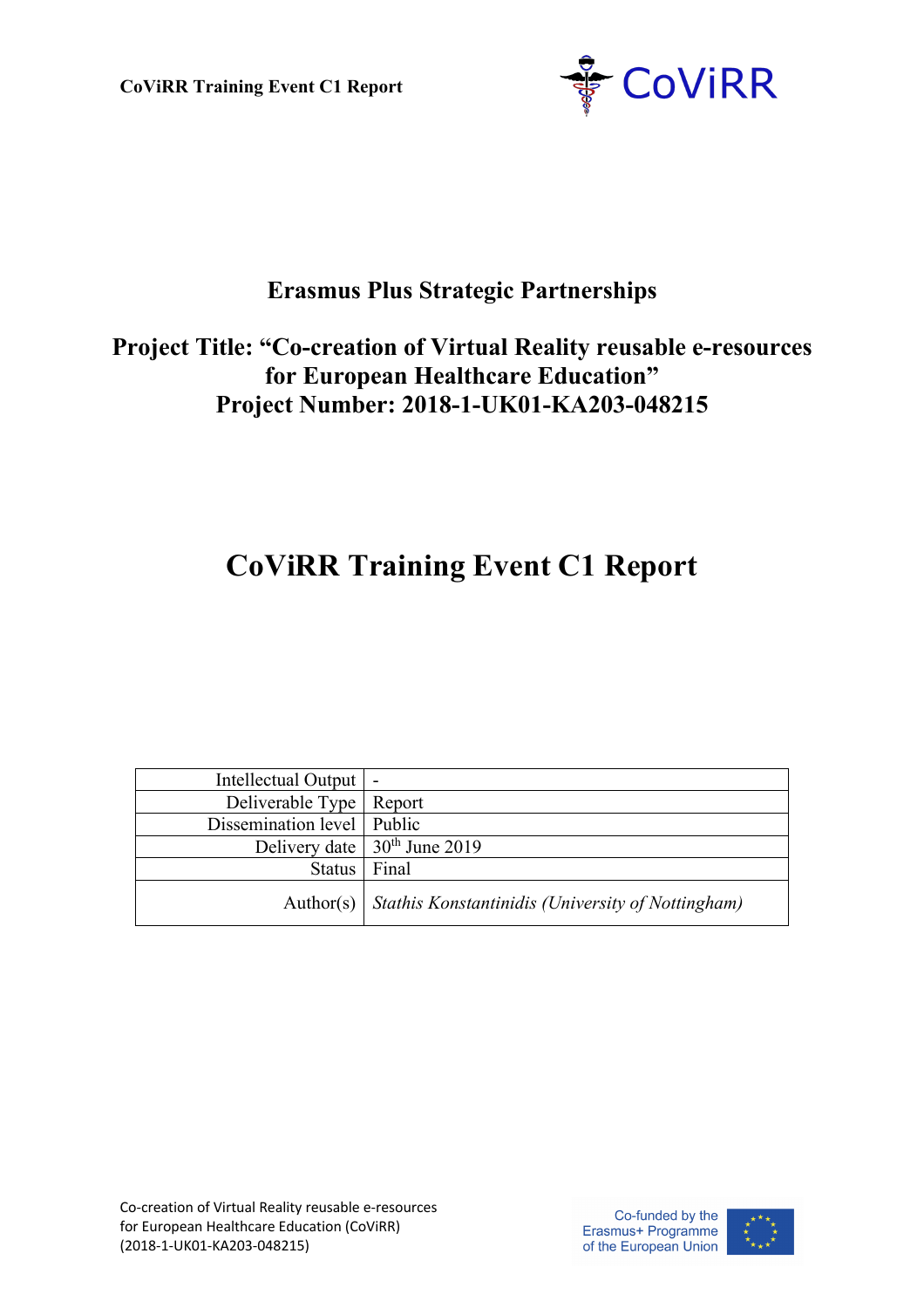

### Table of Contents

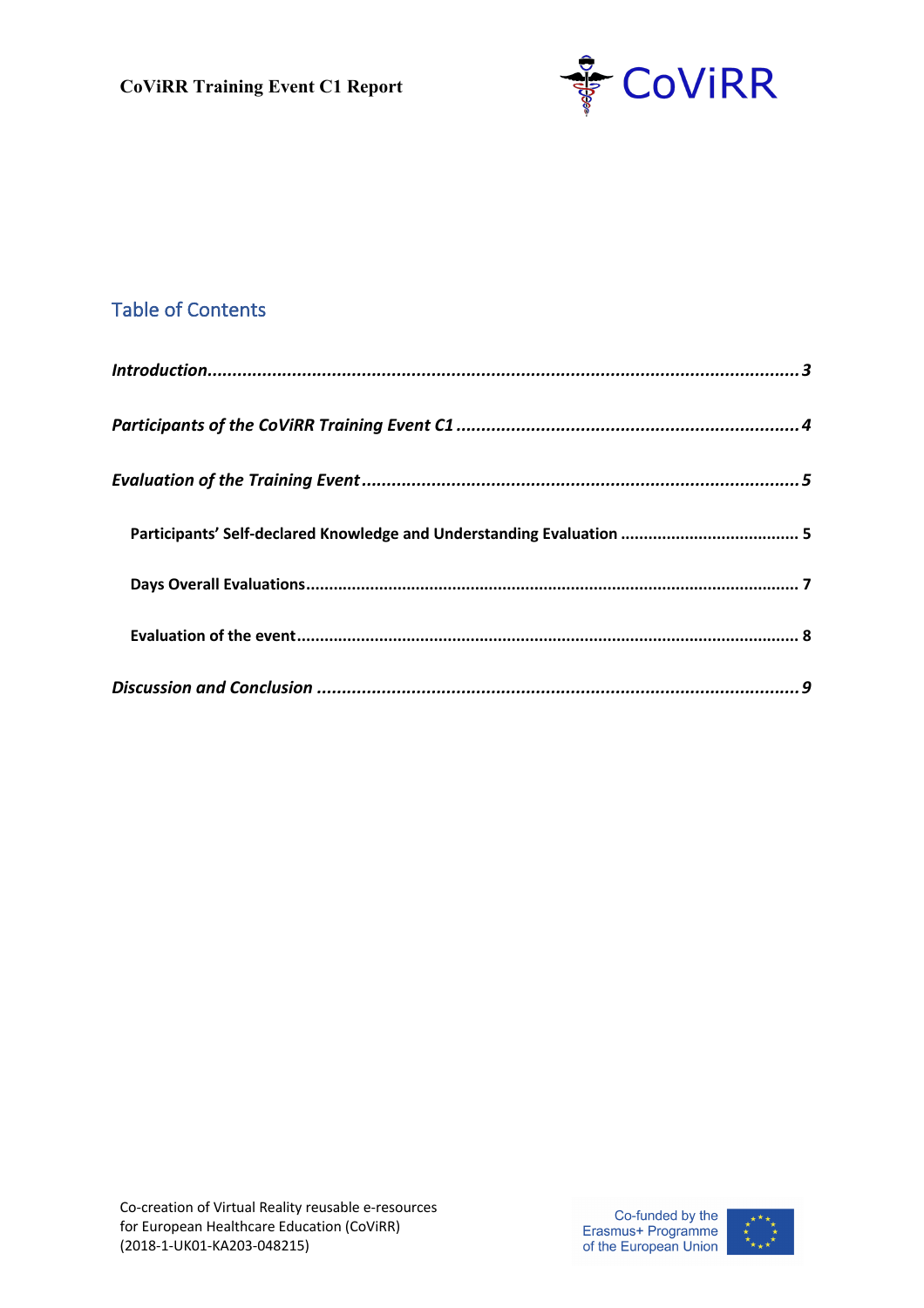

### Introduction

This event aimed to be teaching staff, academics, clinical skills experts, learning technologists and IT specialists. The training event planned to enable participants to take the acquired knowledge back to their organisations in order to undertake the CoViRR project tasks on development of Virtual Reality Reusable Learning Objects (VRRLOs) successfully.

The Learning Objectives of the training event was to:

1. demonstrate understanding of the co-creation methodologies for OER with emphasis on the ASPIRE framework.

2. organise and facilitate participatory workshops with stakeholders in order to enable the cocreation process

3. transfer workshops outcomes/storyboards into formal Specifications for OER development.

4. understand what a Virtual Reality resources is

5. demonstrate understanding of software development and relevant tools for Virtual Reality applications

6. return to own institutions ready to work on intellectual output 2 relating Virtual Reality Reusable e-resources co-creation.

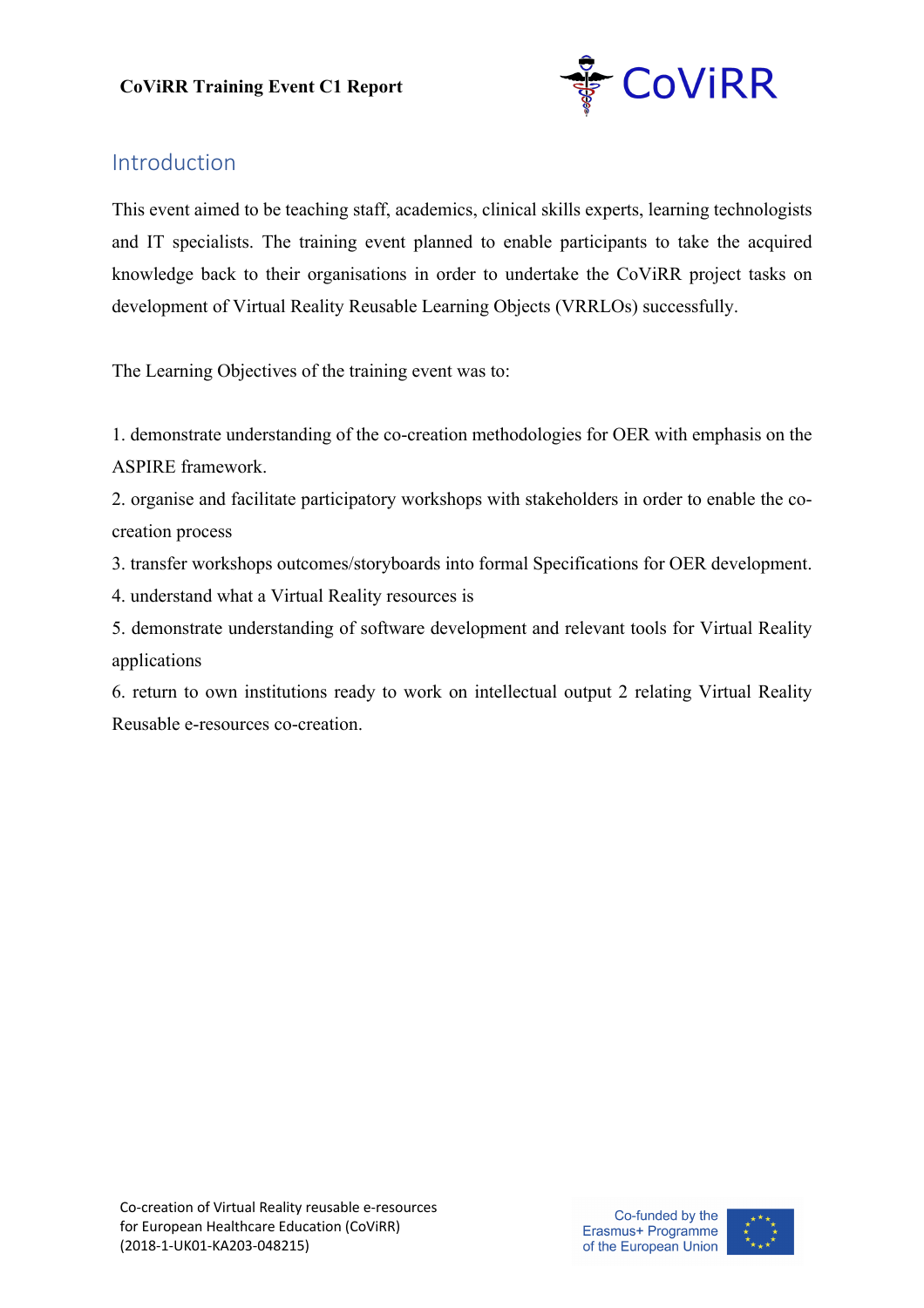

# Participants of the CoViRR Training Event C1

The CoViRR training event C1 held at the premises of University f Nottingham aiming to prepare participants for the practical elements of co-creation and implementation of Virtual Reality Reusable e-Resources (VRRLOs). It combined both theoretical and hands-on training.

Participants were from RISE, AUTH, UoN. Project managers of partners signposted the person involved and relevant announcements were made though social media channels to the wider public. External to the project speakers were from University of Leeds and Computer Science Department of University of Nottingham. It included academics, medical doctors, researchers with focus both on clinical research and digital innovations in healthcare education and IT specialist/learning technologists 10.8 years of experiences (SD=8.4). A balance between male and female participants achieved.



*Figure 1: Participants job profile*

Participants requested to fill in a pre and post evaluation questionnaire in order to measure their self-reported confidence on co-creating methodologies for digital resources and on designing and developing Virtual Reality Resources. It should be noted that not all the participants filled in the post training questionnaire.

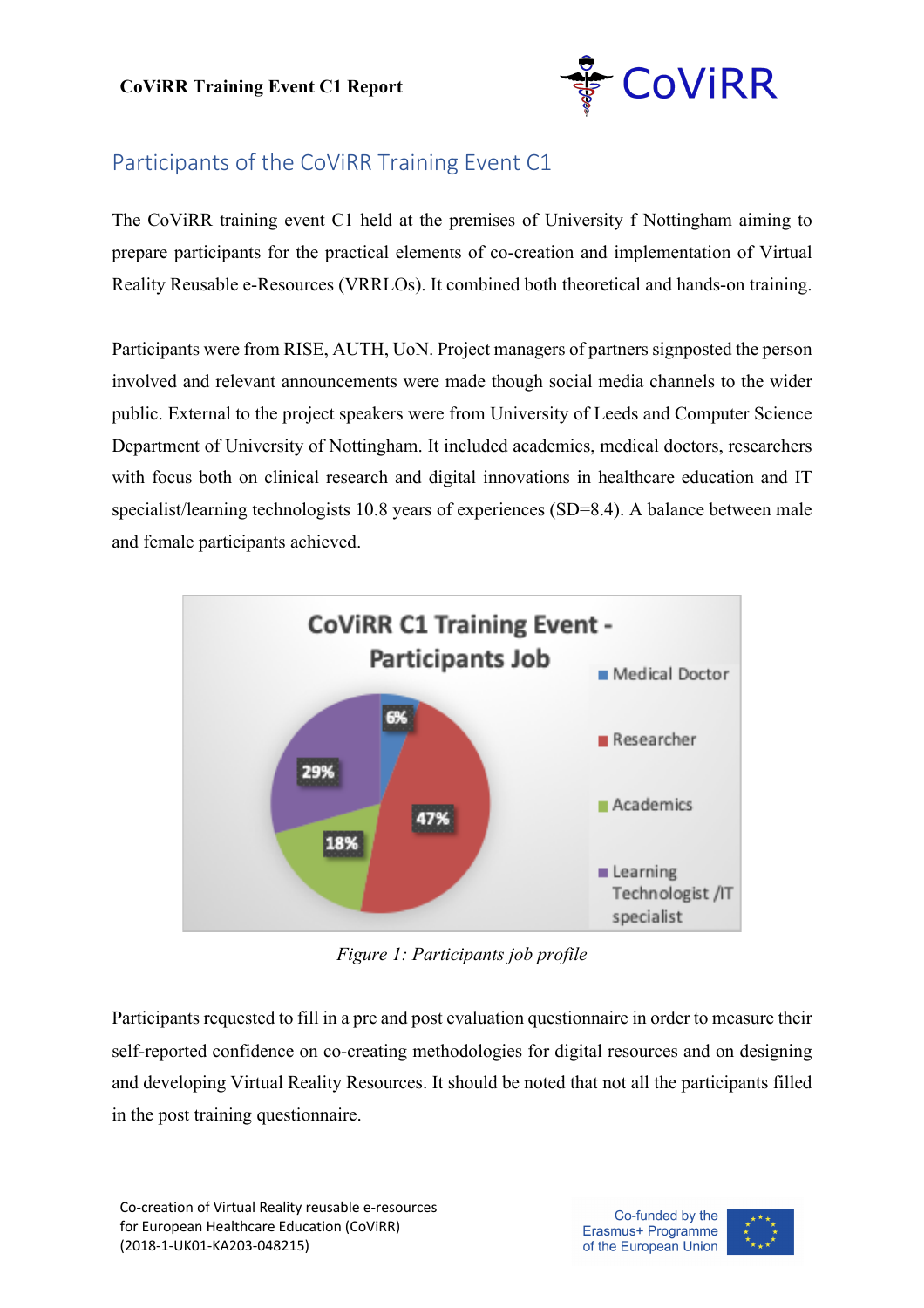

# Evaluation of the Training Event

### Participants' Self-declared Knowledge and Understanding Evaluation

Participants self-confidence regarding using a co-creation approach on to develop digital educational resources increased, from an average of 6.06 to 8.37 on a scale from 1 to 10 with one stands for no confident at all and 10 Very confident.



*Figure 2: Participants confidence in using co-creation approaches to develop digital education resources.*

This finding can also be supported from a pre and post statement of participants regarding their knowledge and understanding on the co-creation methods to develop digital educational resource*s*, identifying that excellent knowledge moved from 5.9% to 27.3% after the event evaluation and Good knowledge statement increased to 72.7%.

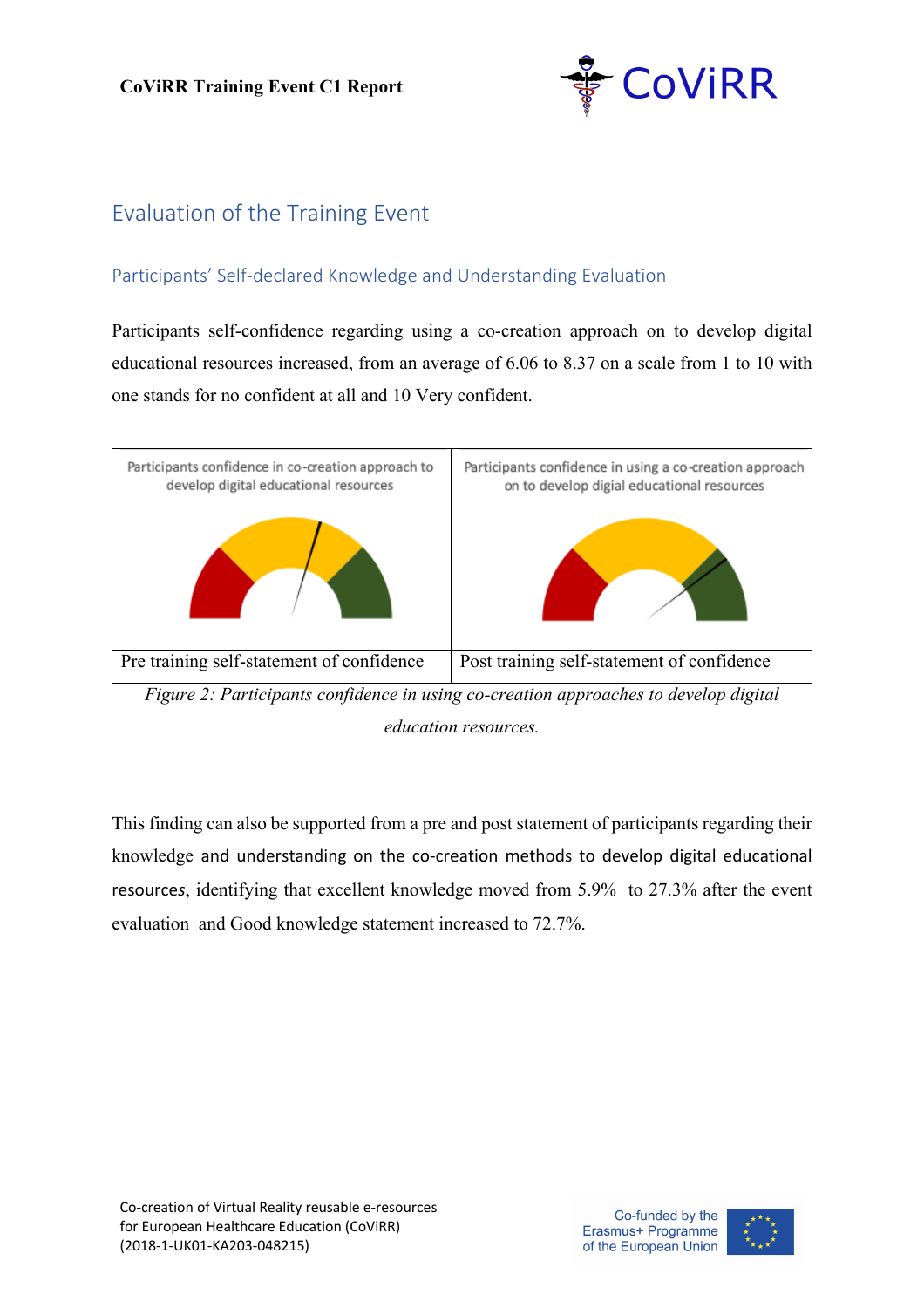



*Figure 3: Participants self-statement of their current knowledge and understanding on the cocreation methods to develop digital educational resources*

In addition, 45.5% of participants declared that they overestimated their knowledge and understanding on the co-creation methods to develop digital educational resources before the training.

Furthermore, participants self-confidence, as stated by the participants, regarding designing and developing Virtual Reality resources improved from the training event, from an average of 5.06 to 7.91 on a scale from 1 to 10 with one stand for no confident at all and 10 Very confident.



*Figure 4: Participants confidence in designing and developing Virtual Reality resources before and after the training event.*

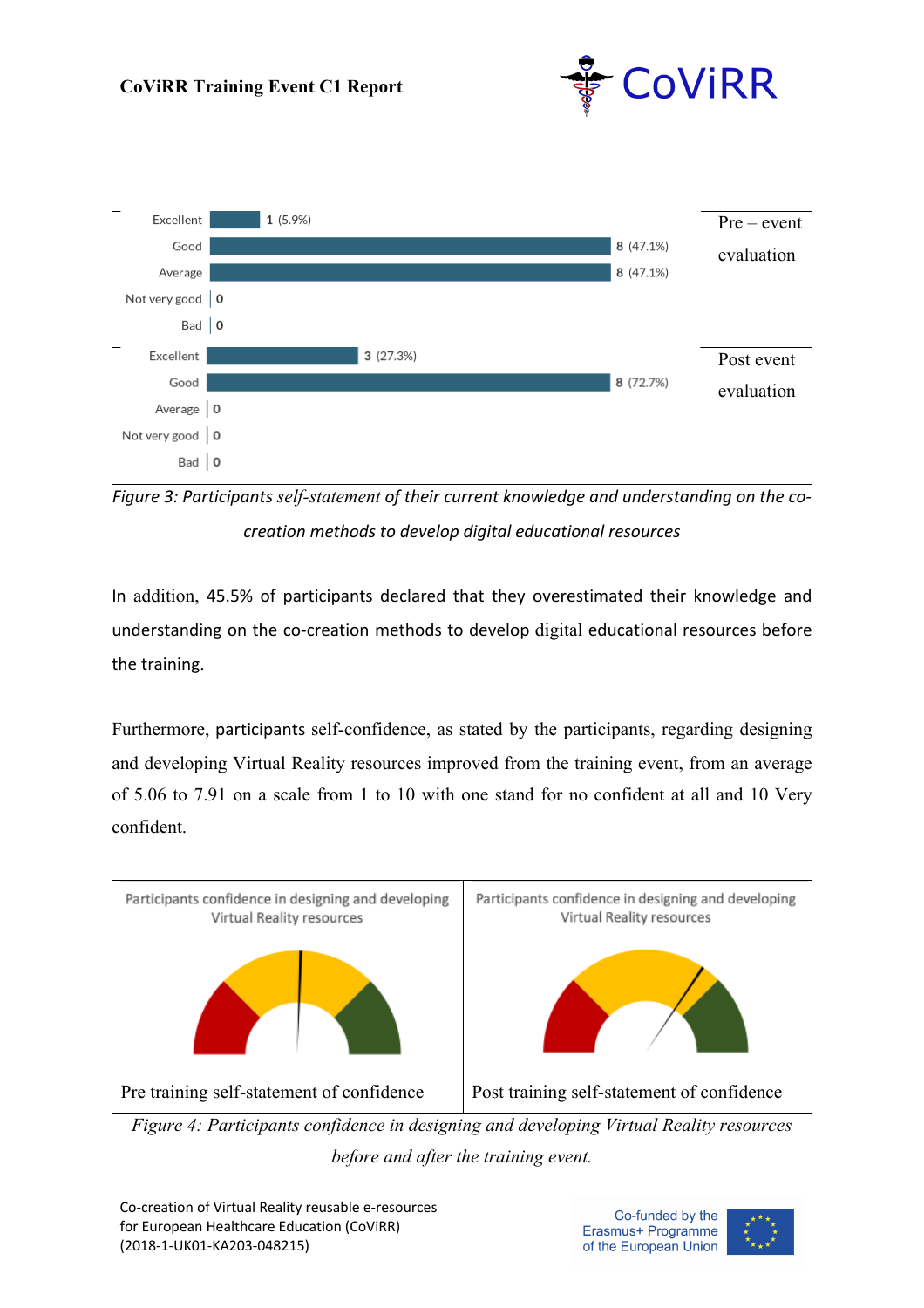#### **CoViRR Training Event C1 Report**



This finding can also be supported from a pre and post statement of participants regarding their knowledge and understanding on the design and development of Virtual Reality resources. As depicted in the following picture there is a shift towards better understanding and knowledge after the event.



*Figure 5: Participants self-statement of their current knowledge and understanding on the cocreation methods to develop digital educational resources*

Furthermore, 9.1% of participants declared that they overestimated their knowledge and understanding on the design and development of Virtual Reality resources before the training.

#### Days Overall Evaluations

Participants were asked to highlight what they liked for each day and how each day can be improved. Findings are described below per day of the training event

#### **Day 1**

The participants comment that they liked the design method for educational resources presented using a co-creation approach, they liked the interactions with other groups and they liked the overview of existing VR experience of the partners. On the areas that can be improved, more media material were requested.

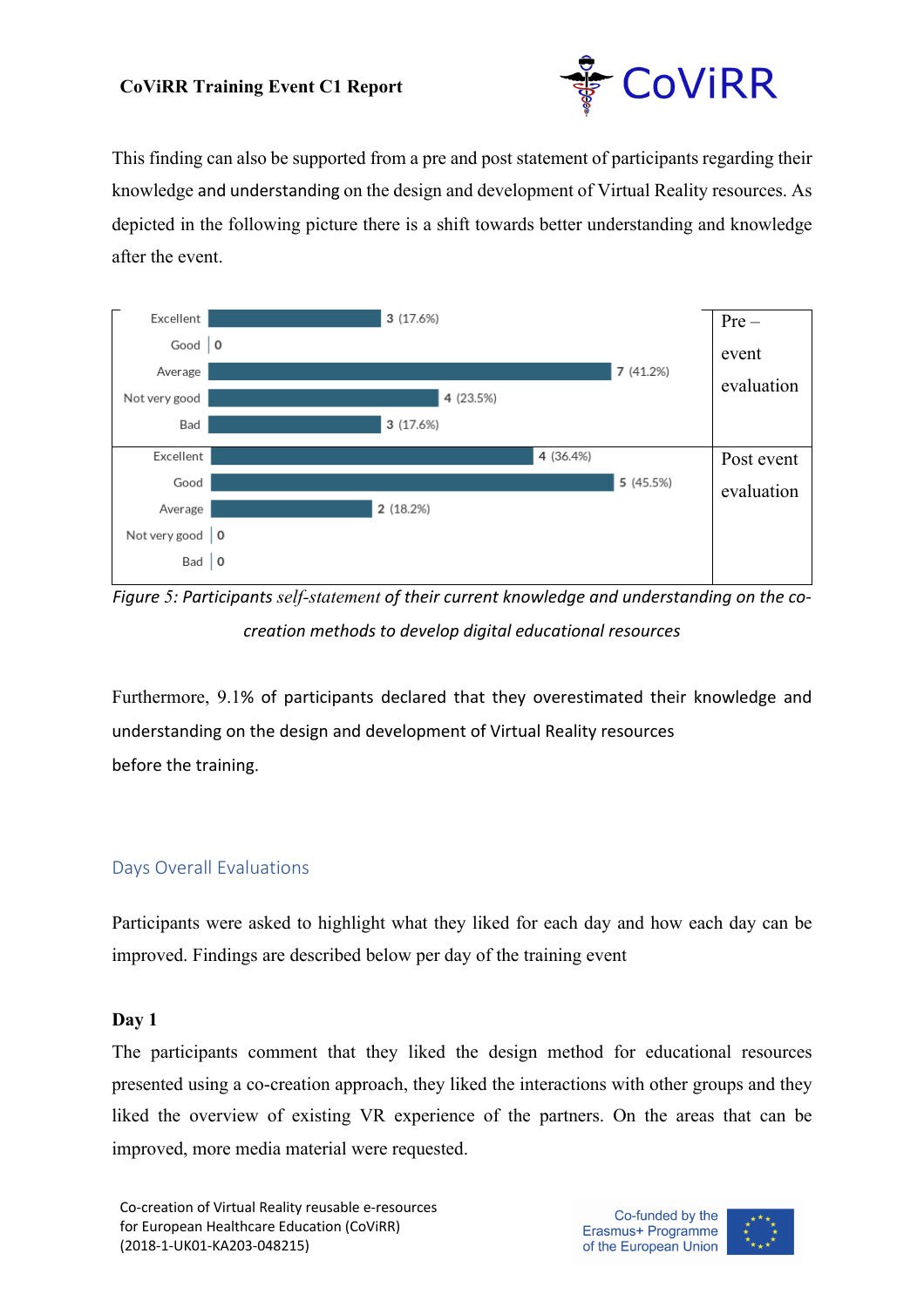

#### **Day 2**

Participants enjoyed the Mixed Reality Lab presentation from the invited speaker from another faculty of the University of Nottingham, the VR and 360 Apps that presented and the storyboarding process. Participants Highlighted that the participation of more clinicians in the event would be an added value in regards with the storyboarding process.

#### **Day3**

Participants liked the hands-on activities of the day including the HoloLens demo, the 360 photo shooting and also enjoyed the creativity of the groups of the universities that was displayed through their presentations. As an area of improvement, participants wanted more time on hands on sections.

#### Evaluation of the event

The learning objectives of the event were clearly defined according to the participants with 63% strongly agree and 36.4 agree with that statement. Participation and interaction was encouraged according with the 90.9% of the participants and the topics were relevant to the target audience with 54.6% strongly agree and 45.5% agree with that statement. Furthermore the content of the course was organised and easy to follow and the trainers were well prepared to answer any questions according to the participants. Participants Strongly agreed (54.5%) and agreed (45.5%) that the training experience will be useful for their career.

Furthermore the 90.9% of the participants believed that the learning objectives were met with 9.1% giving neutral as a respond, with the same perceptions to exist regarding the time allocated for each of the sections of the training event, while the pace of the course found to be appropriate to the content from the attendees.

In a question relevant to participants' future practice and how they will use the CoViRR training knowledge, participants mention that they will utilise the co-creation methodology to

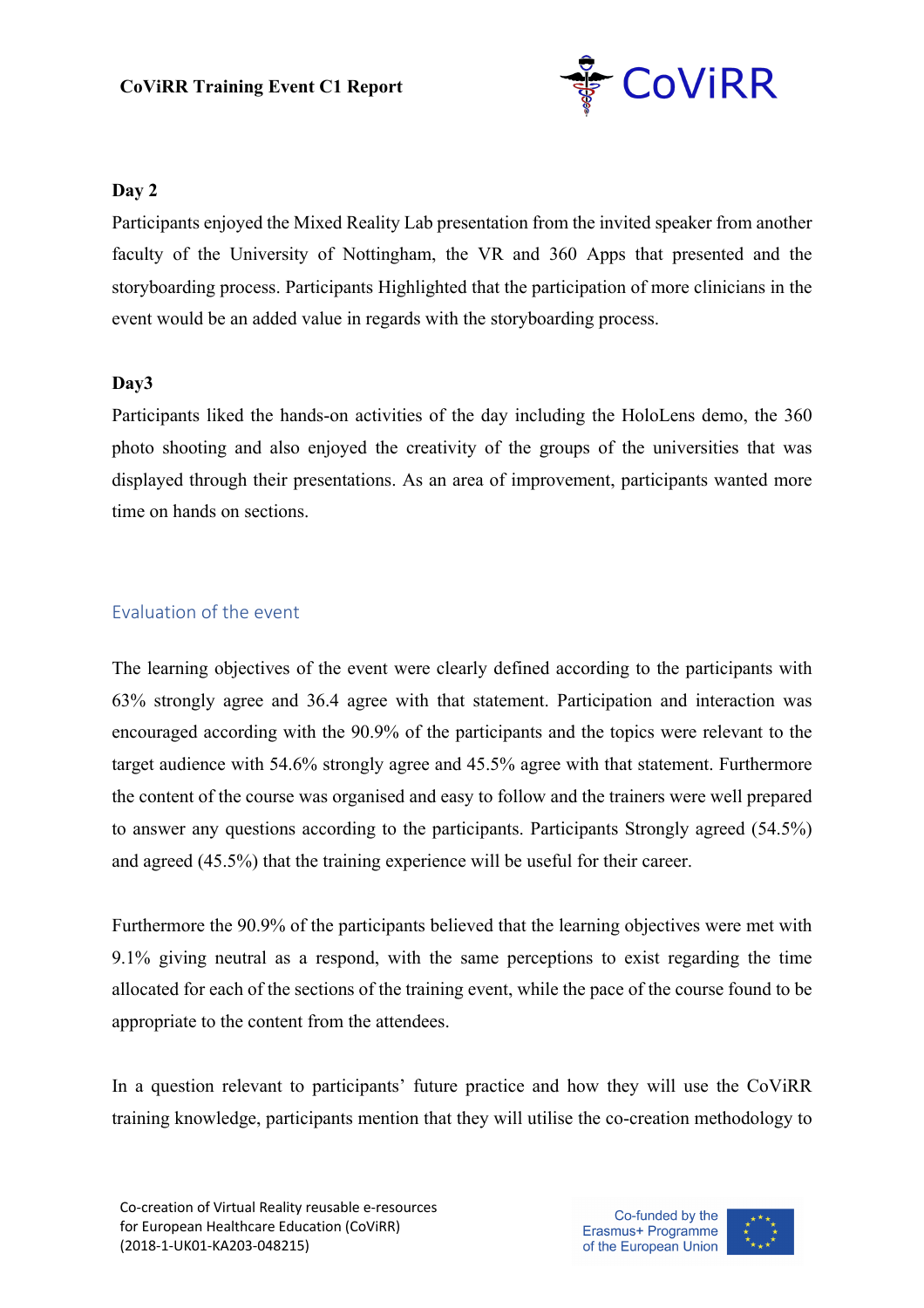

develop educational resources and that they will break down big [educational] projects into smaller pieces, implementing resources with few learning objectives.

The venue and logistics, meals and other arrangements was considered appropriate by the participants, with one participant stating that would prefer to have the schedule of the event earlier so we could prepare better [educational] content.

### Discussion and Conclusion

Those results can be interpreted that the learning objectives of the training event was chosen appropriately for the diverse audience including clinicians, academics, researchers, and learning technologists/IT specialist resulting to a successful training event that enable participants to take the acquired knowledge back to their organisations in order to co-design and implement VRRLOs. As it was expected and can be depicted from self-confidence statements that some participants being very confident before the event, not all the objectives expected to be reached by everyone, since the training was targeting both technical and nontechnical participants. However on both average and individual matched responses participants self-statements showed that they improved their knowledge and understanding in using cocreation approaches to develop digital education resources and in designing and developing Virtual Reality resources

Furthermore, the target that at least 75% of the questionnaires provide a score above 4 (out of 5) was met as all the participants(100%) in questions 14-24 of the post training rated with higher score considering the positive agreed statement on a 1-5 scale (1= Strong Disagree to 5 -Strong Agreed) and reversed for the negative statements.